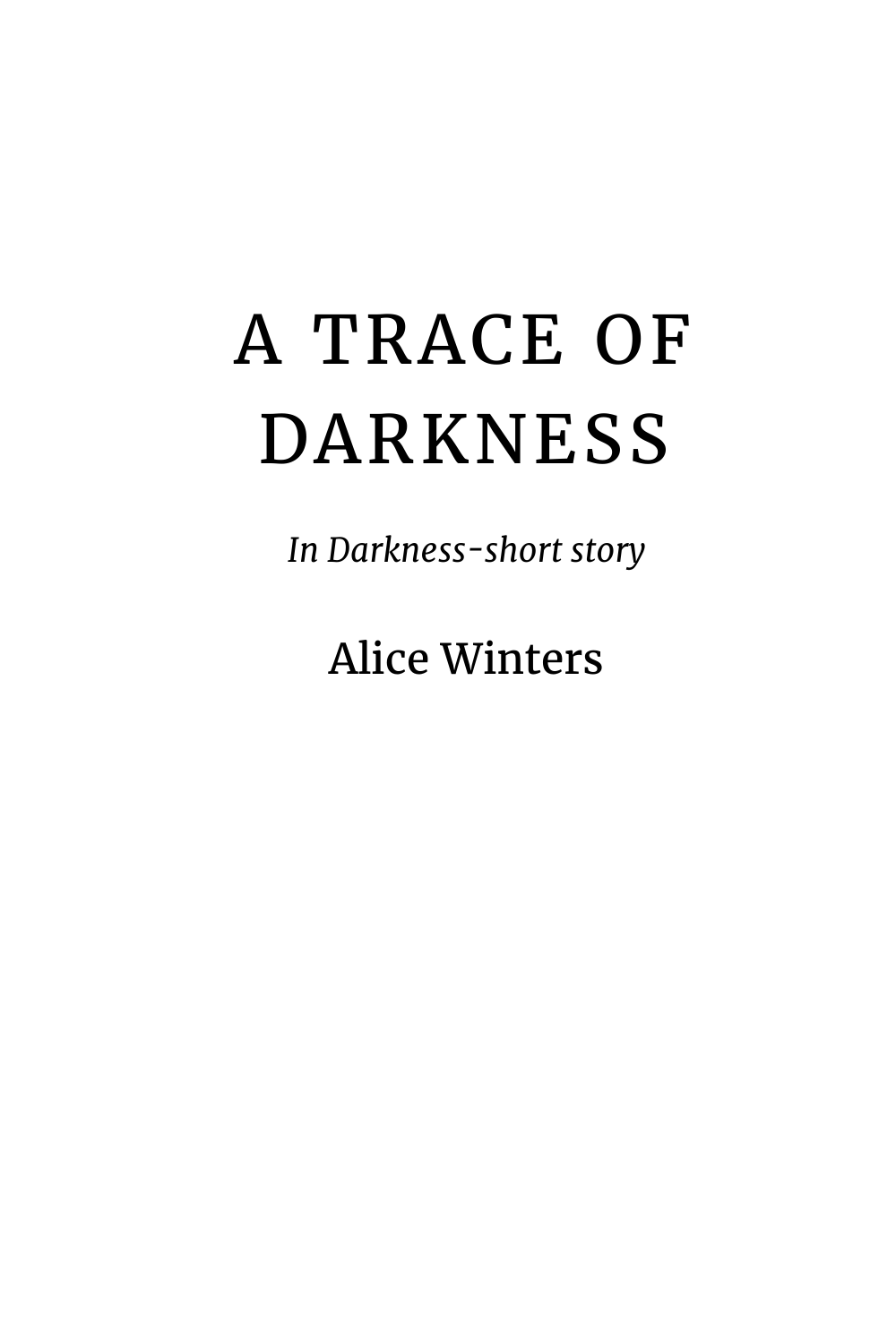A Trace of Darkness Copyright © 2018 by Alice Winters. All Rights Reserved.

All rights reserved. No part of this book may be reproduced in any form or by any electronic or mechanical means including information storage and retrieval systems, without permission in writing from the author. The only exception is by a reviewer, who may quote short excerpts in a review.

This book is a work of fiction. Names, characters, places, and incidents either are products of the author's imagination or are used fictitiously. Any resemblance to actual persons, living or dead, events, or locales is entirely coincidental.

> Alice Winters Visit my website at www.alicewintersauthor.com

Printed in the United States of America

First Printing: Aug 2018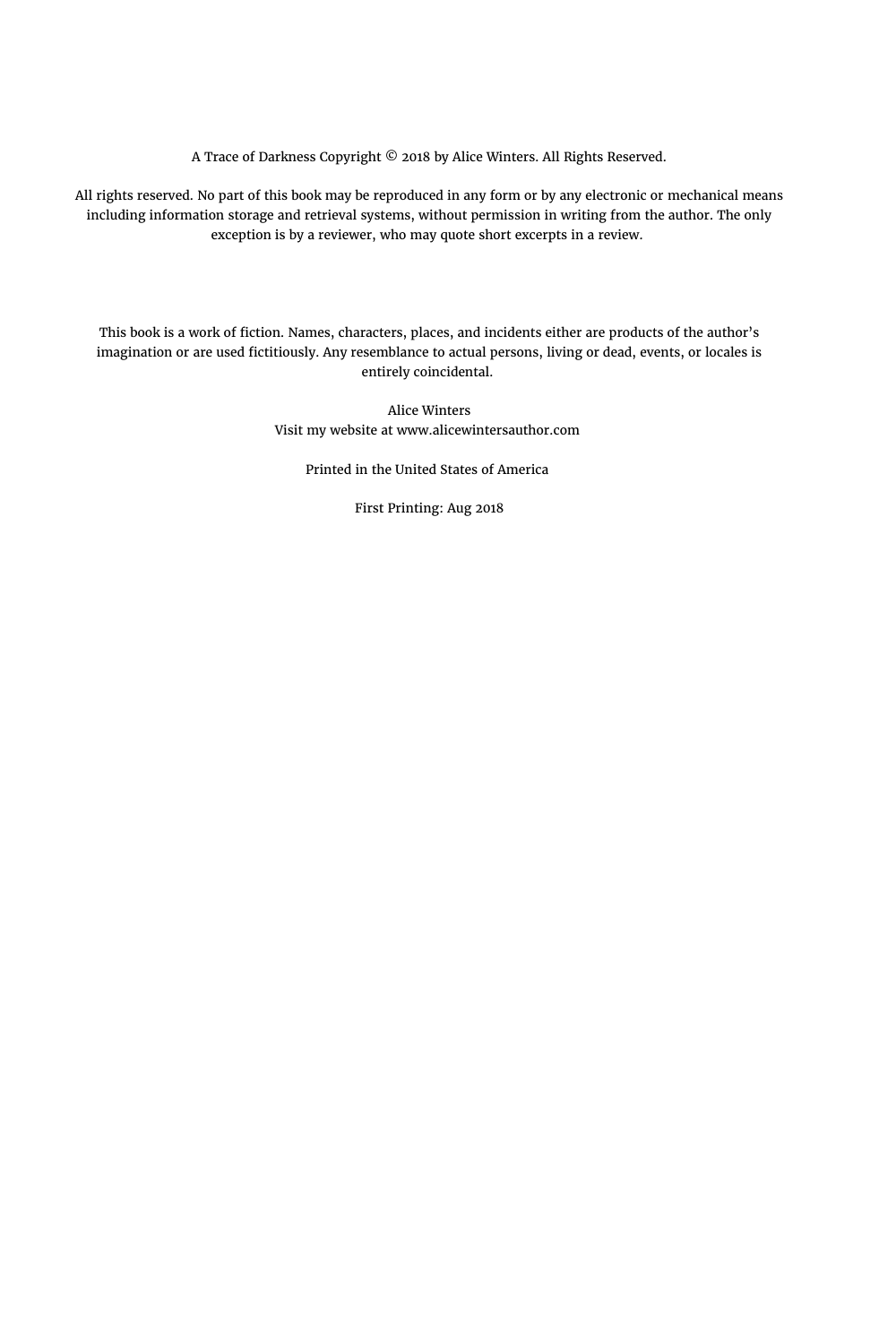And here I introduce you to eleven-year old Felix. A less perverted version of Felix, but still just as short.

\*I recommend reading this after book two.

I kick the can as I walk. There's something inside of it that rattles every time I kick it, but I'm not dumb enough to check out what it is. Probably a needle that will give me some disease. Although, maybe that'll get me out of the spelling test I have to take tomorrow. I give it another kick and it tumbles down the cracked sidewalk before getting caught on the lip of a concrete slab.

I hate Darian's new girlfriend. Maybe not the girl as much as the concept of the girl. I mean…she does give me candy, which is nice. But she says I look like a doll, which is not as nice. And I've seen her boob before, which was pretty interesting. The nipple ring blew my mind. You'd have to be a hard-core bitch to want to get a needle rammed through your nipple. It made my own nipples hurt just thinking about it. She told me I was the first male to grab their own nipples instead of staring slack-jawed at her boob. I told her it was because I'd seen better. She told me that I'm a liar.

And I respect her for that.

Doesn't mean I have to like her.

Because of her, Darian doesn't walk with me anymore since he has to drop her off first. It's not that I'm scared to walk home alone, it's that it's boring.

I kick the can again. This time, it sails through the air and hits the neighbor's fence. The dog hidden behind it begins barking and the evil old lady starts yelling at it. I can't see either because of the huge, wooden privacy fence. The dog doesn't stop barking, so I walk over to the wooden fence and climb onto the trashcan that's against it. Then I reach up, catch onto the top of it, and scramble up the side. I teeter on top so that I can lean over to pet the Pit Bull. He stops barking and wanders over to check out what I'm doing as I hang on the fence. Seeing that it's me, and not some druggie he needs to eat the face off of, he rears up. With his feet on the fence, I'm able to touch him. I give his head a pet as someone pinches my leg.

Startled, I lose my balance and fall into the yard face first. I know it was Darian and the cackling tells me I'm right. The Pit Bull starts licking my face as the evil neighbor sets her eyes on me. She *was* reading a newspaper on the porch with occasional birdlike cawing at the dog to shut up. Now, she's running at me with said newspaper balled up in her hand, ready to beat me into a pulp.

Darian always said that she makes meat pies out of people, and I honestly think she might. And I might be next. At the very least, she eats the happiness out of them because her husband always looks downright miserable.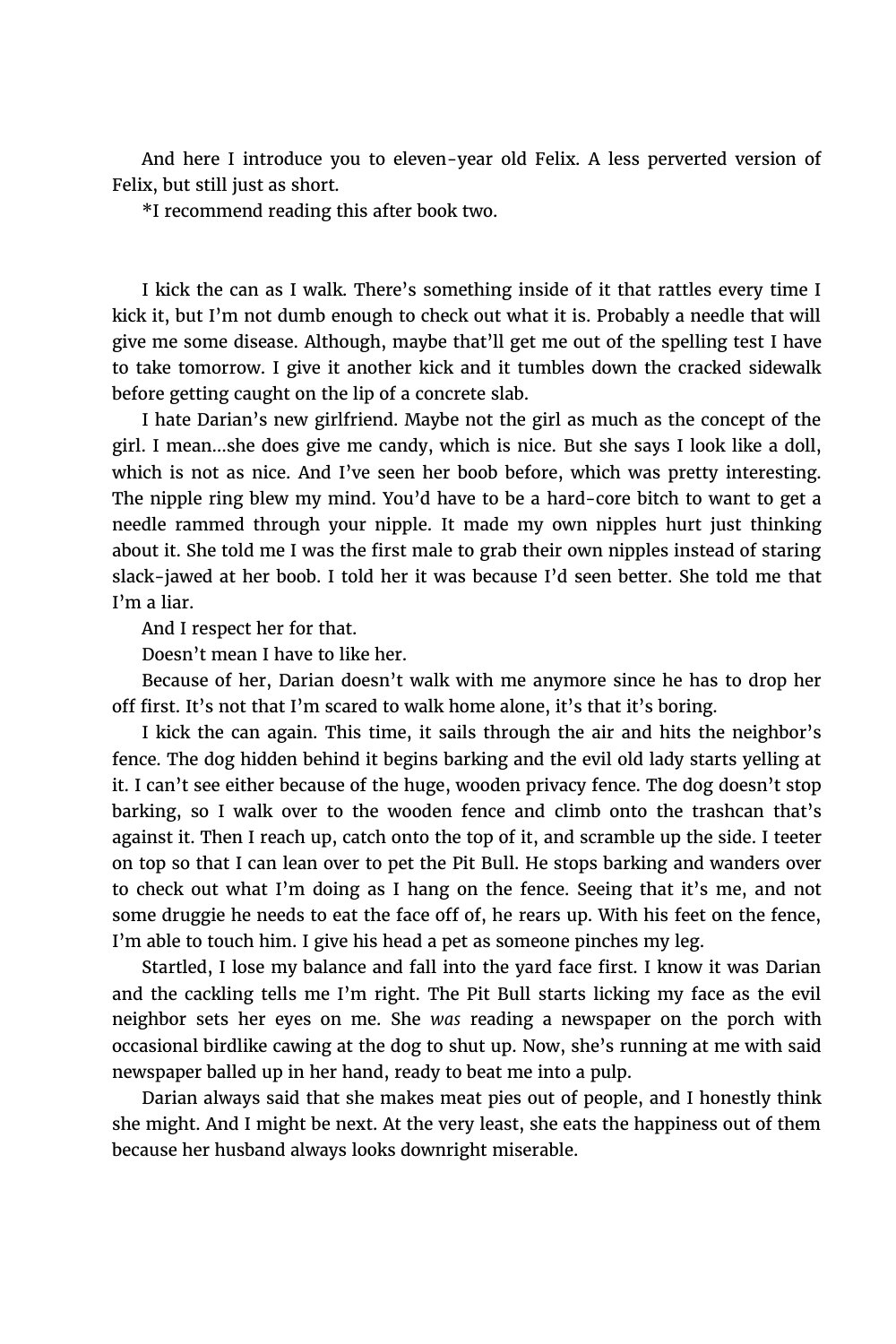In pure terror, I turn from her and struggle to climb the fence, but it's too tall without the aid of the trashcan. "Darian! Help me!" I cry as I leap up, trying desperately to reach the top.

The dog continues to wiggle in excitement as the chain smoking, slipper wearing, witch comes running for me.

"Help!" I scream as I run along the fence which prompts her into action. She takes off running after me, boosting my fear.

"Get out of my yard!" she screams. She's smoked so much that her voice is a gravelly grumble.

I don't understand why she hates me so much, but she looks ready to maim me if needed.

"If you steal another one of my vegetables, I'm going to skin you *alive*," she assures me.

Okay…maybe that's why she hates me.

"They were delicious!" I yell, hoping that would sate her as I reach the gate. I slip through it just in time. "Victory!" I shout as I raise my hands above my head, but the witch didn't get the memo that I'm safe outside her fence because she whaps me across the head with the newspaper.

"Scat!" she snaps.

"I think you'd be happier if you got some," I say because it's what Darian says to his friends.

Obviously, it was the wrong thing to say to Mrs. Hendricks because she looks more alive than I've ever seen her as she chases me down the road to Ben's house.

I guess my way of thinking about it is that I gave her a little more energy to keep on living. I'm not quite sure she appreciated it as she left me at our front yard. She's smart enough not to annoy Ben since there's a possibility he's inside. All of the neighbors avoid our house. I wish I could avoid it as well.

The door is locked even though Darian just got home. The door is always locked because we don't like when Ben's 'friends' come. They come in uninvited because Ben told them it's okay to do so. Since I don't have a key, I crawl in through the living room window.

Darian is grinning as he stares at me. His hair is grown out, and I keep telling him that he should grow it into an afro because then he'd look like a poodle, and I like poodles.

"You got me in trouble," I say with a glare.

He grins back at me. "I did no such thing," he says as he walks past Mom who's lying on the couch. She's asleep, so I knock into the coffee table, hoping it'd wake her. Hoping she's look up at me with a smile on her face, greet me. Tell me she missed me.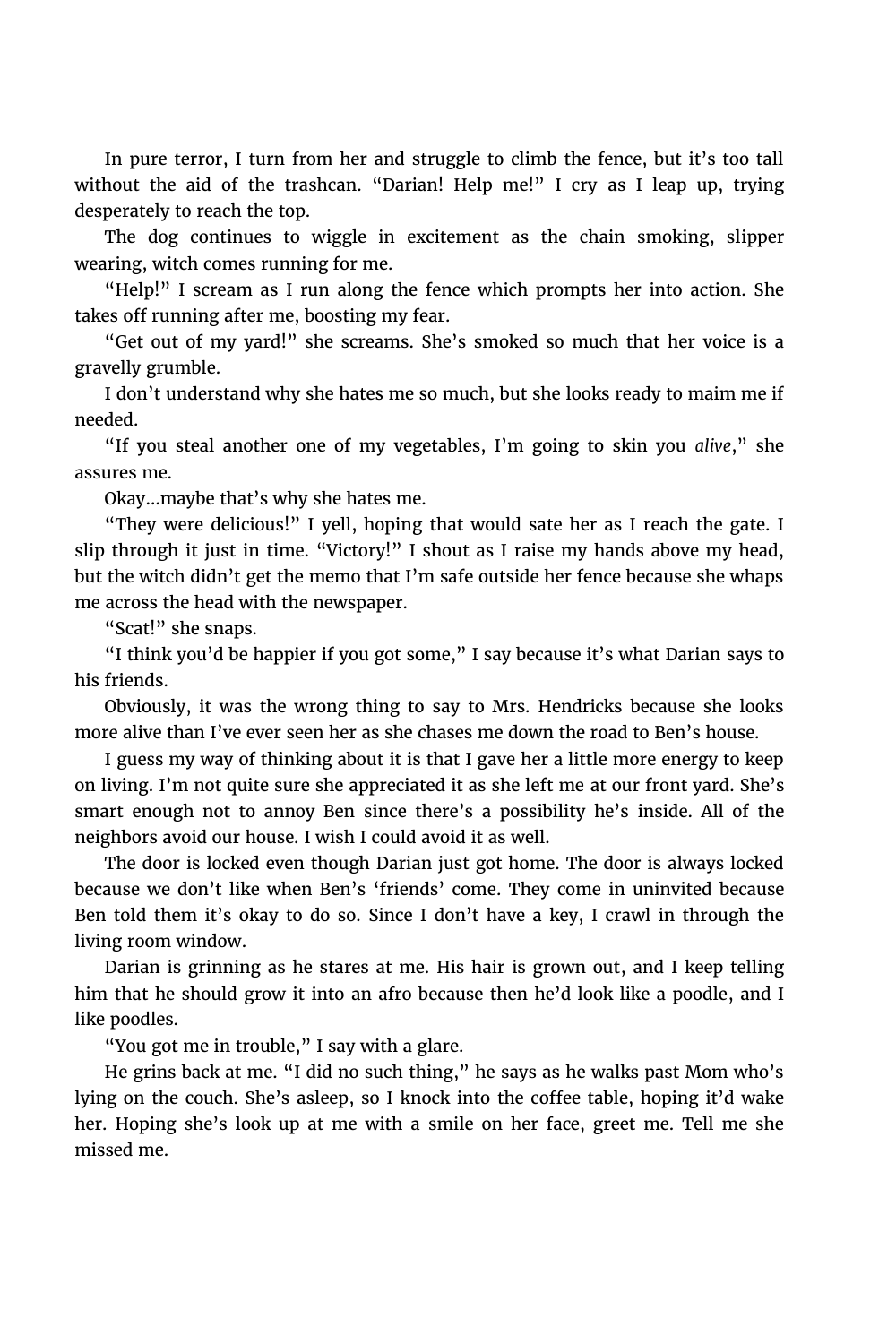Darian reaches back and sets a hand on my head as he pulls me away from her and against his side. "Don't worry about it."

 $R_{\rm BH}$  "

"Come on, little dude, you don't need her," he says as he smiles down at me.

I lean into him for just a moment and nod. "I know." Of course I don't need her because I have Darian. It's not like she ever took care of me or did anything for me. Even when I was young, I don't remember anyone there but Darian. Hell, Mom might not have even been in this house for half my childhood, and I might not have even noticed. If I get a good grade, she doesn't even glance at it, yet Darian acts like it's the greatest thing. He's the only reason I bother trying at school. When I failed a test because I didn't even try, Darian threw a fit. He keeps telling me that the only way I'm getting out of here is if I use my head for something more than a doorstop.

"I thought you were walking Natalie home," I say.

"I was going to, but she had dance practice."

"You should join her. You'd be good," I say as I do one of the tiptoe things ballerinas do before twirling.

"She's not in ballet, you dork," he says as he continues on past.

"What's she in?"

"Hip hop."

I snort.

Darian grabs me in a headlock and drags me toward the room we share. He pulls the door open and chucks me through it like a rag doll. I flail my arms as I try to catch myself before I crash down onto the mattress that lays on the floor.

I bounce a little before rolling onto my back. "Darian, I have homework. Do it for me."

"Do I look like a nerd?" he asks as he shuts the door.

He slides the dresser in front of it and tosses his bookbag down. Then he flops down on the mattress beside me, before setting his feet on my head. They stink enough to knock a horse down.

"Oh God!" I cry. "My eyes are burning!"

"Good," he says. "And if you don't shut up, I'll stuff one in your mouth."

"You wouldn't!" I say with wide eyes.

"I would," he threatens.

I snort, and yank open my bag before tossing my math homework at him. "Do it."

He lazily reaches over and picks the paper up which he stares at for a moment. "And if I do? What do I get out of it?"

"What more could you want than to be my brother?" I ask.

He snorts. "A lot. Trust me."

"Nu uh. There's nothing better than me in this whole entire huge wide world."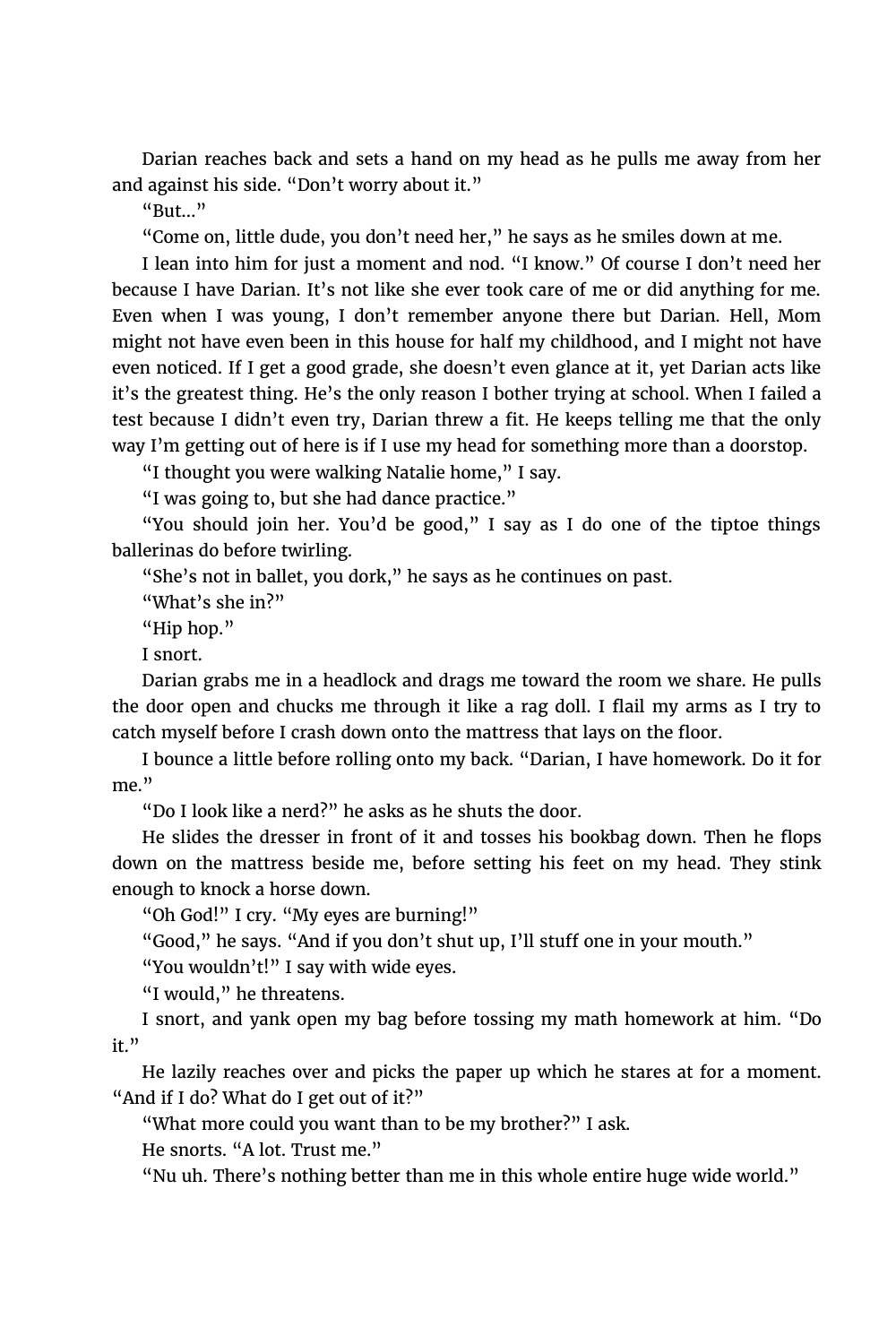"Popcorn."  $"Hmm..."$ "Chocolate." "Oh…" "*The Fast and the Furious*." "I thought you didn't like that movie!" "I still like it more than you."

"You're such a liar," I say as he folds my homework into a paper plane and throws it at me. It floats across the small bedroom before hitting the wall and tumbling down.

"Go get me some chips, and I'll help you," he decides.

"I don't think we have chips."

"Food. I don't care what kind," he says.

I nod and get up. With minor struggling, I push the dresser out of the way and slip into the hallway that leads to the kitchen. The kitchen counter is a mess with delivery boxes everywhere. The pizza box, that's been there since July, has ants crawling all over it. I think they might have made an ant haven inside, but I'm not dumb enough to check. Although, maybe one is radioactive like the spider in *Spiderman.* 

Deciding that being Spiderman would be too much responsibility, I open the cupboard. The only thing inside is Ben's stash, which we are not allowed to touch even if it was the end of the world and the only food left. He'd probably tell us eat each other before letting us have a nibble of one of his Oreos. The second cupboard has a box of cereal, but when I pull it down, I notice it's completely empty. Someone just stuck the box back inside. So, I go to the fridge, but the smell is bad enough to knock me down. Ben had forgotten to pay the electric bill and must not have restocked it since the electric came back on three days ago.

I grab a can of corn, deeming it good enough, and head back to the bedroom. I shut the door, push the dresser back in place, and reveal the can of corn and knife, since I couldn't find a can opener, like it's the finest chocolate ever created.

"What the fuck is that?" Darian asks as he raises a bushy eyebrow.

"A delicacy."

"I don't want fucking corn."

"I didn't know corn could fuck. It's true that you learn something new every day!"

He glares at me, not finding me funny. "If this is a joke, I'm going to pour the can on your head."

"I wouldn't do that, it's the only thing in the house. You'll be even hungrier."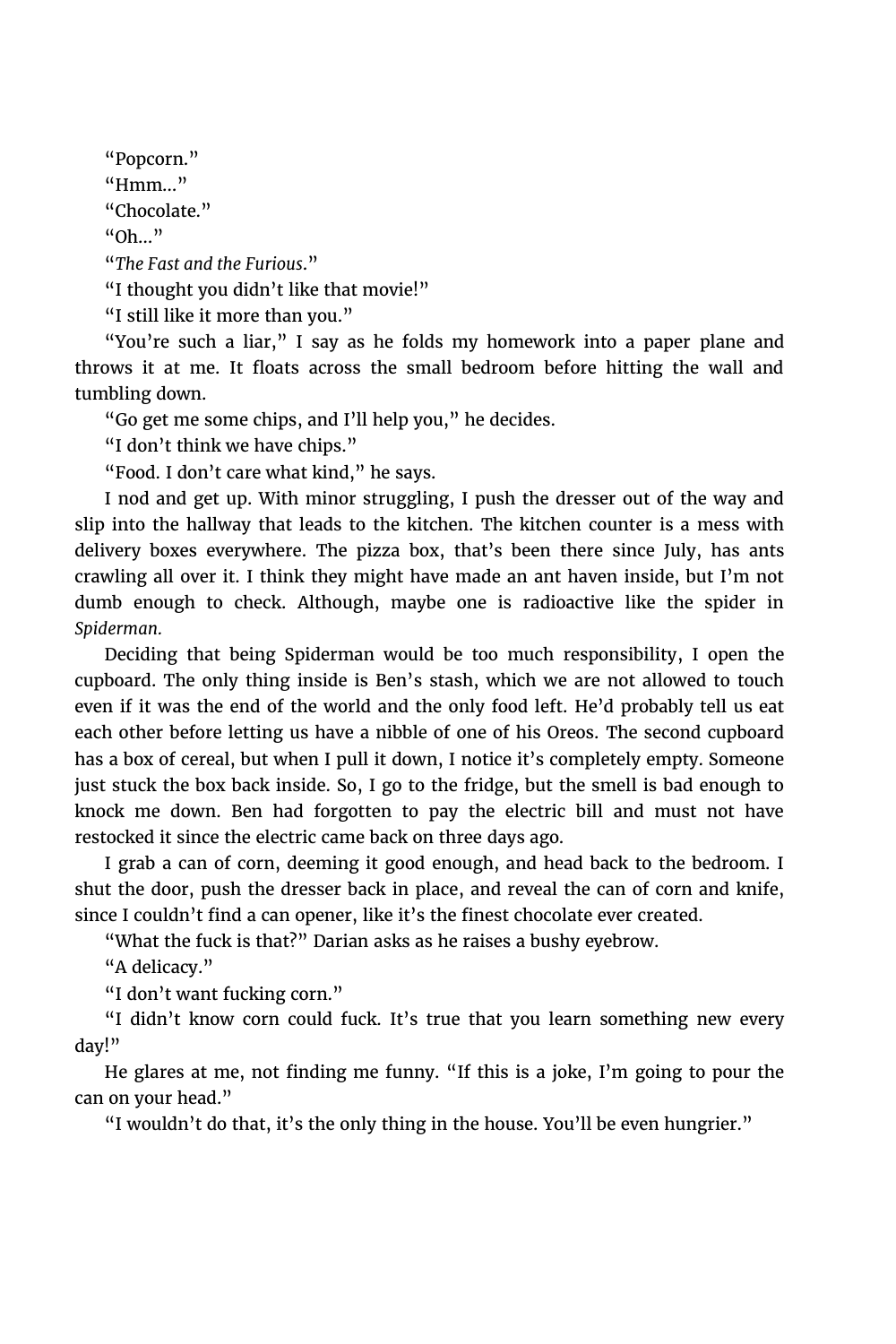"I thought Mom was going to the store today," he says as he snatches up my homework and sets it on the stained carpet. He stares at it as I walk over, can still in my hand.

"Do you…want the corn?" I ask.

"No, we'll save it for supper," he says.

I nod and set it down, along with the knife, before sitting down next to him. He helps me with the homework for a bit before turning to his own. While he's scribbling away, I read a book I had grabbed from the school's library. Around fivethirty, he stands up and stuffs the homework back into his backpack.

"I'm hungry," he says.

"Want the corn now?"

He shakes his head. "No, I'm gonna see if Mom has money. We'll go buy something," he says.

"Okay," I say as I follow him out into the living room. Mom's still asleep, so Darian nudges her.

"Ma, wake up."

She slowly opens her eyes, like they weigh more than her head. The skin around them is dark and puffy. She has a bruise on the side of her face, but I can't tell if it was from Ben or her own carelessness.

"What?" she asks as she shifts her blue eyes onto Darian like he interrupted something important.

"You didn't go grocery shopping."

"We don't have the money," she says as she leans back and hugs a ratty pillow to her chest.

"We need food."

"Ask Ben," she says as she waves us away. "I think I can hear him."

Darian anxiously looks over at the door as it swings open. I know he wants to ask him, but Ben has been really mean to Darian lately. But he doesn't need to ask him. I can. I want to show Darian that I'm old enough he can depend on me. I feel like I'm the only one ever depending on anyone. Maybe if he realizes he can depend on me as well, he won't be so sick of this place. Ben's uniform is filthy, covered in grease and dirt, and he looks tired as he passes through the front door.

"Ben?" I ask.

"What the fuck do you want?" Ben asks as his eyes narrow. 'Fuck' seems to be Ben's favorite word.

"We need money for food," I say as confidently as I can. But now that I'm here, I feel like maybe I shouldn't have said anything at all.

"I can't even walk through the door and you're already all fucking over me? All you two do is want, want, want!" he yells as he reaches for me.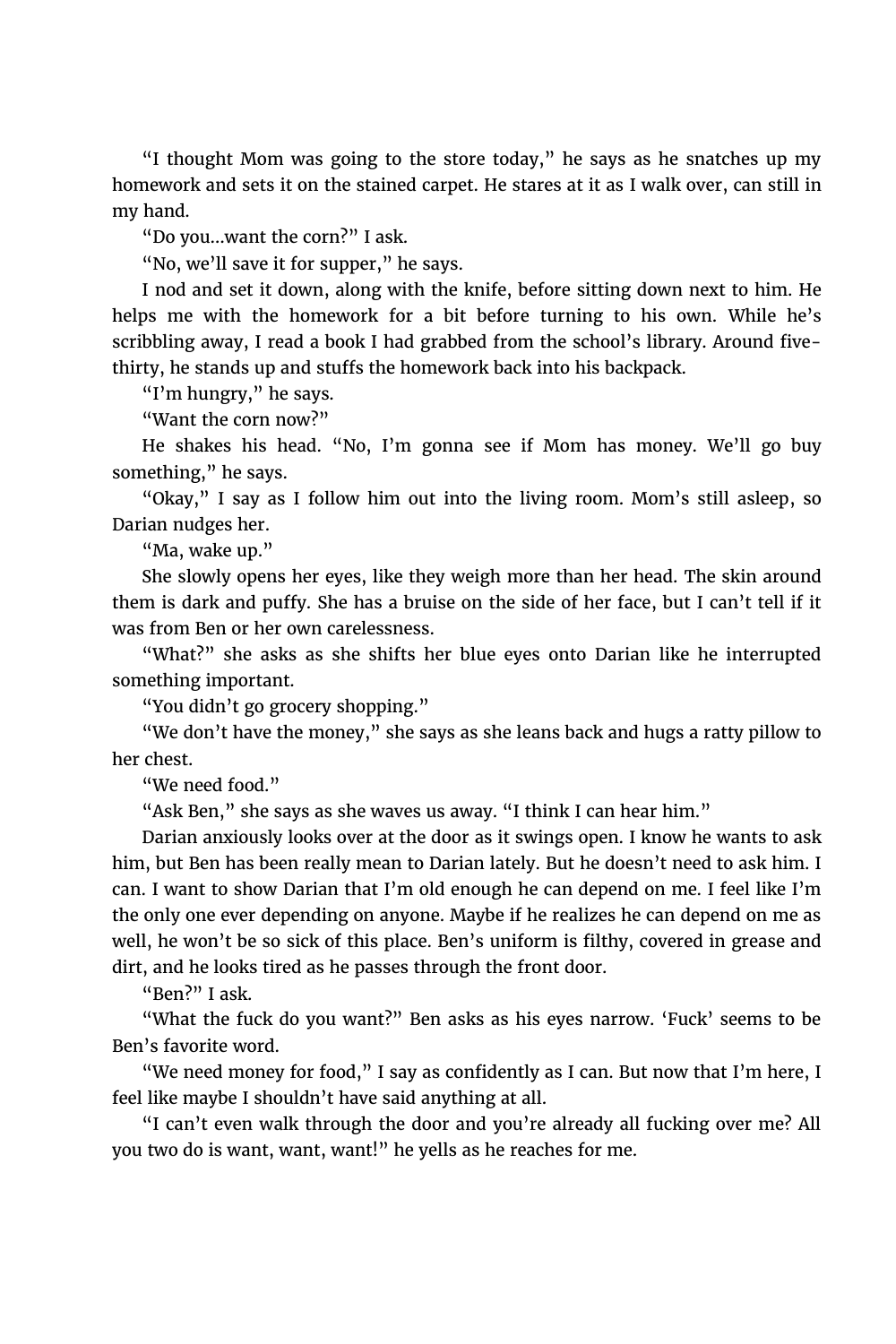Darian pulls me back, dragging me behind him as I bite my lip. I shouldn't be cowering behind Darian, I should stand up, fight back, but instead, I stand in his shadow. It's like a brick wall suddenly forming between Ben and me.

"What the fuck do you want?" he asks as he heads into the kitchen. Darian follows him, but his hand never leaves my wrist. He keeps me behind him, away from Ben's hard stare. It was stupid of me to talk to Ben. So stupid. I'm lucky he didn't do anything but snap at me. Would he have if Darian hadn't stepped between us?

"Ben, can we have some money to buy groceries?" Darian asks.

Ben stops short of the fridge before setting his hard eyes on Darian.

"I gave your mother money for groceries this morning. Is that not good enough?" he asks.

"Mom said she didn't get anything," Darian says.

Ben's face turns harder as he pushes Darian out of the way and rushes into the living room where Mom is staring at the coffee table like it's astounding.

"Where'd the fucking money go for groceries?"

"You never gave me any," she says quietly, like there's no sense in pretending the lie is real.

His eyes turn sharp. "Where *the fuck* did it go?"

Her eyes stray to the table where her drugs lay. He picks them up as he stares at her. "Is this where they fucking went?" He throws them at her. Her reaction is delayed, and she doesn't cringe until they have already fallen into her lap.

"Well, guess you can eat that shit, because that's all you're getting," Ben snaps at Darian.

Darian opens his mouth, but I grab his hand and tug. Darian nods and heads for the bedroom, but instead of staying inside, he grabs his backpack. I follow him through the house to the front door.

"Let's go."

I jog after him, excited to be leaving the house. Fall is still fresh in the air, making it a little cool when we step onto the porch.

"What are we doing?"

"Going for a walk."

"To where?"

"Fucking Narnia," he says.

"I like Narnia," I say.

"Do you ever just shut up?" He always gets grumpy after dealing with Ben. I don't know why he won't just shrug it off and move on. Ben certainly does. He never cares about what we think of him.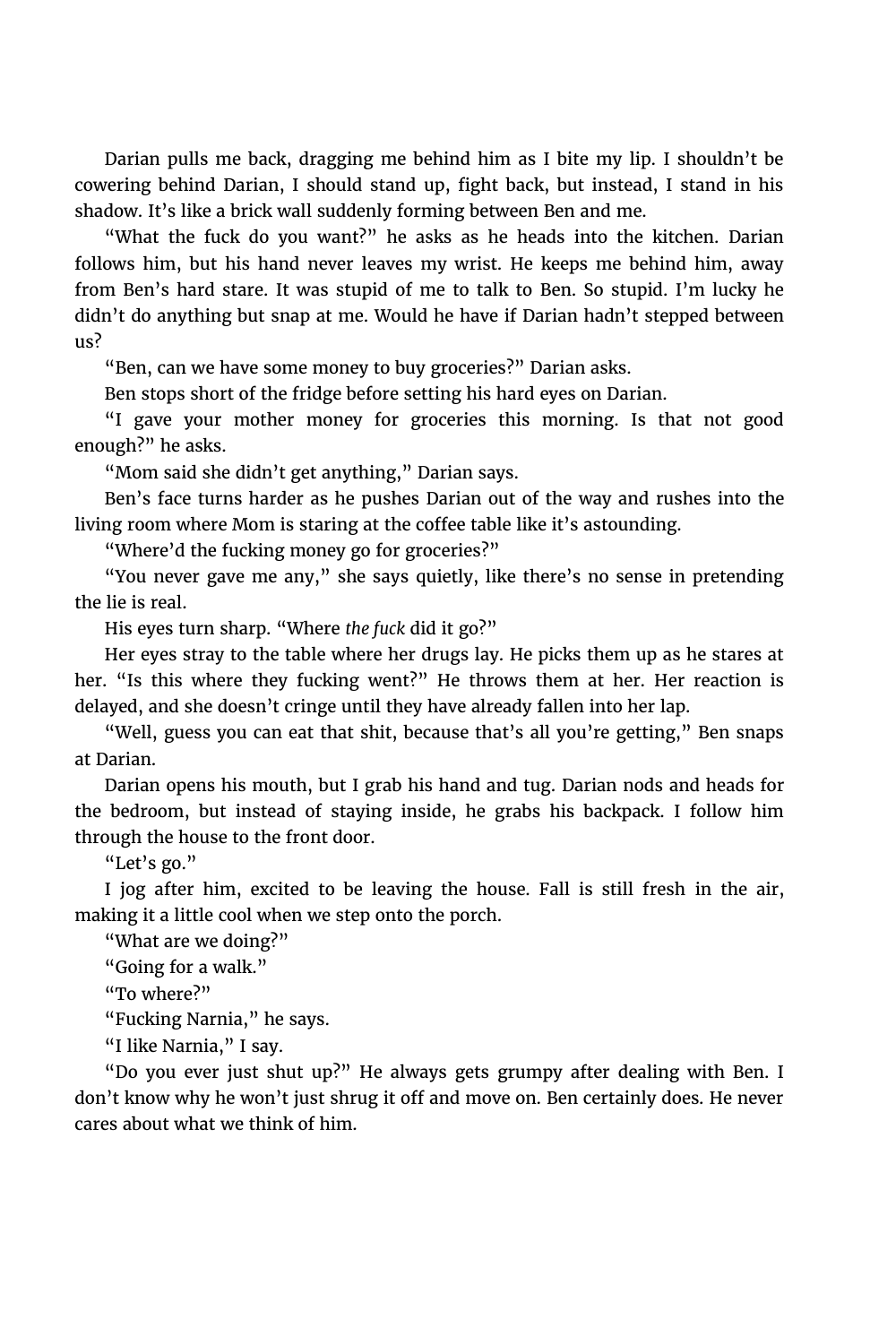"Rarely," I admit as I follow along with him into town. About halfway there, we stop for a red light at a corner where there's a man in a wheelchair holding a sign that says, 'Veteran-needs money for food.'

He moves around the city, but always comes back to this corner. He says that there's a rich young lady that always gives him money on her way home from work. When I was old enough to know what a Veteran was, I asked him what war he was in.

He said, 'the war for pussy.'

I wasn't real sure if he meant the opposing sides were pussies or if he just liked pussy that much, but I thought it was a pretty cool response.

"Hey, Lieutenant Dan," I say with a smile.

He grins when he sees me. "How's little Felix doing?"

"Good, I see you've got the wheelchair today," I say since the man can walk just fine.

"Yeah, I made a show of falling out of it while she was walking by last time, she gave me a fifty," he says as he gives me a toothless grin. He's missing his two front teeth but when I asked him what happened to them, he told me I was too young to know.

Which means that he couldn't think of a cool response that would make him sound badass. He probably knocked them out tripping over his own stupidity.

"Can I sit with you, and we split the money?"

"No, kiddo. Then I'd just look like a pedophile."

"Maybe they'll give *me* money then."

He laughs. "No, kid, but thanks for the idea," he says as he rubs at his scraggly beard. It kind of looks mangy which makes me wonder if humans get mange. It's probably a good thing he doesn't want me near him then. I quite like my hair.

"I have a lot of good ideas, just ask my brother."

Darian does some kind of one shoulder shrug, then hurries me on by.

He leans down, so he's a little closer to my height. "Why do you like talking to all the creepy people?" Darian whispers.

"He's not creepy. He was a lieutenant," I say matter-of-factly.

"You do realize he just stole that name out of *Forrest Gump*, right?"

I think about it. "What's *Forrest Gump?*"

"We're not related," he decides.

"I dunno. I think we match," I say as I hold my arm up to his like we're comparing tans. My arm is nearly pure white compared to his darker skin. "You've just been out in the sun too long."

He shakes his head in disbelief.

I smile proudly at him. "I wanna be black too. What's up my  $n-$ "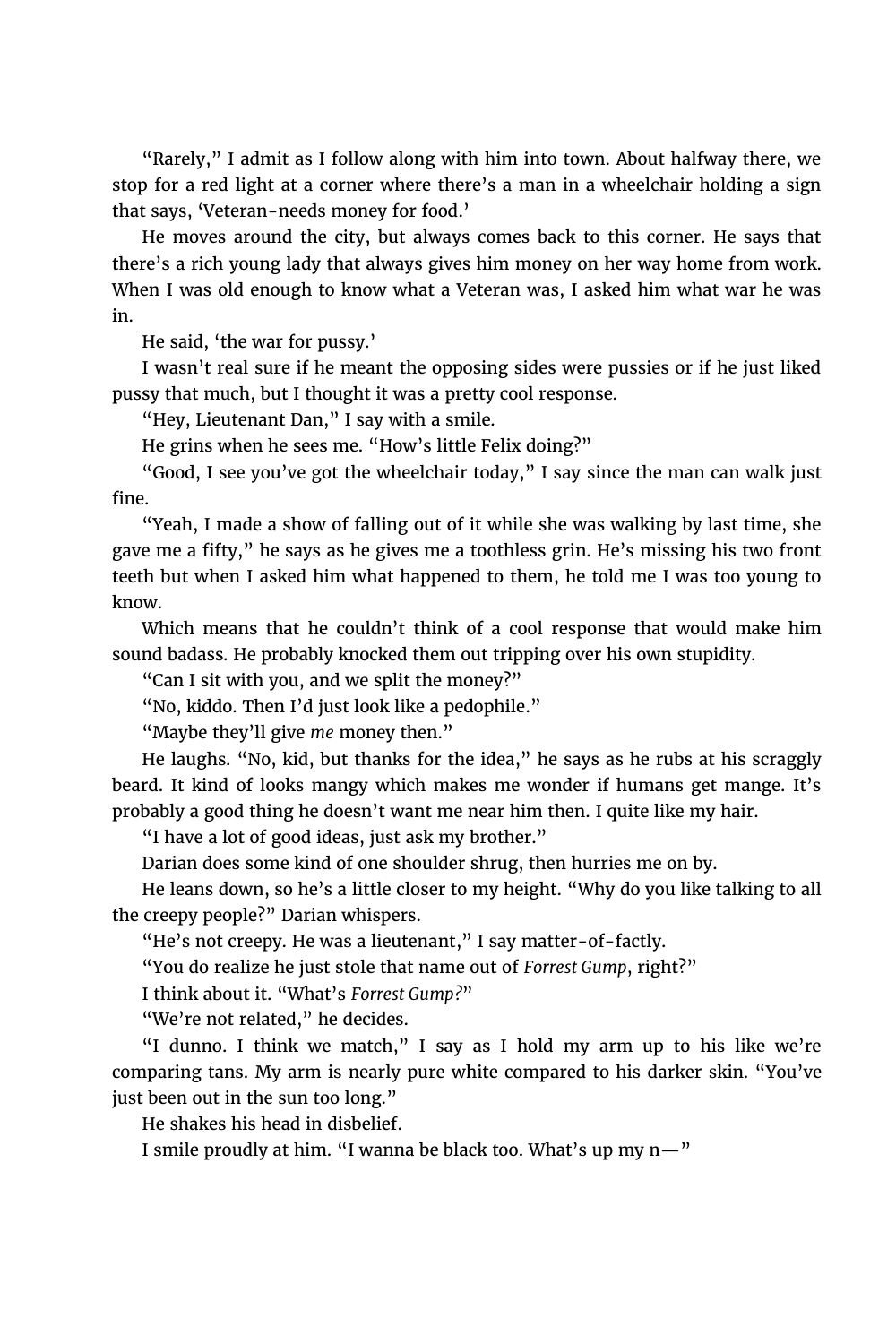Darian clamps is hand over my mouth. "Do not *ever* say that unless you want your ass kicked."

"I wasn't gonna say the bad one. I was gonna say negro. I mean even black crayons are labeled negro."

"Just shush," he says as he looks around nervously for who might be listening. "Please. Shush before we get beaten up."

"You're part black, and I'm black at heart."

"Where do you come up with these things?"

"I want to be like you."

"I'm not three feet tall and look like a pedophile's wet dream."

"I'm sure if you stopped glaring at people you could be a pedophile's wet dream too."

"I would prefer to not be."

"Yeah you're right…that doesn't sound fun."

"No, it isn't."

"Do you see why I want to look like you?" I ask.

He laughs but shakes his head. "Trust me, in these parts, you don't want to look like me. You're lucky to look like you."

I don't really believe him, so I just shrug. "So…what are we doing?" I ask.

"Grocery shopping."

"How are we getting the money? Want me to steal tips again?"

"No, we were almost caught last time."

"I'm better this time, I promise."

"How did you get better?"

I stole the library book, my teacher's pencil, and some stuff from the gym lockers. "I just did. I'm magical," I say as I wave my fingers through the air.

"You're confident, I'll give you that, but definitely not magical."

"Hey, my Hogwarts' letter could still be coming, I just turned eleven."

"Trust me, Felix, no one wants you," he says.

I grab onto him and look up, into his brown eyes. "You do."

"I have to, I'm your brother."

I snort. "If that was true, Mom would want me."

"She wants you."

"To shut up or go away."

He bites his lip before patting me on the head like I'm a dog he pities. "Eh, you don't need her anyway."

"I don't need no one."

But you.

"Exactly. You especially don't need correct grammar."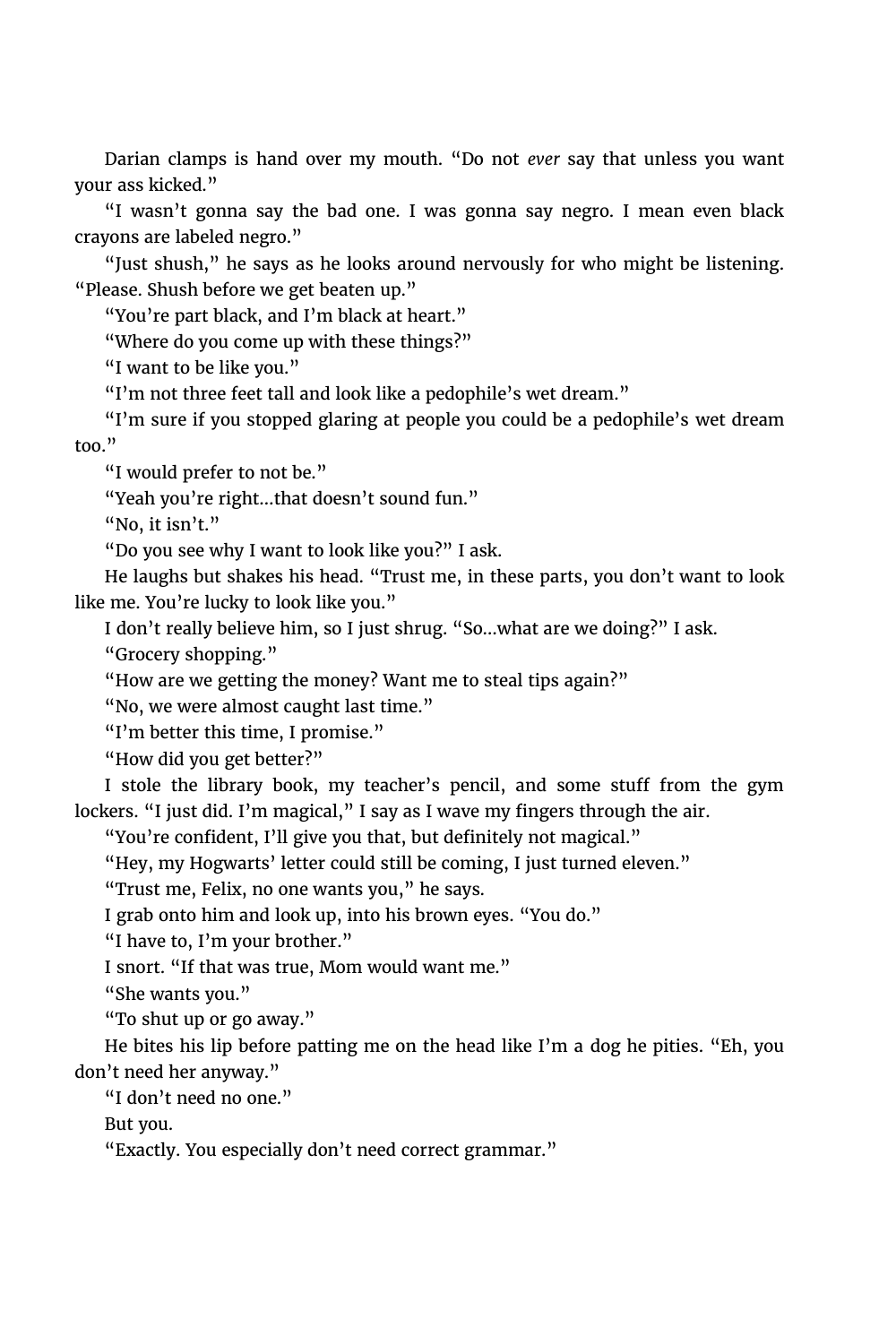I grin. "Exactly," I agree. "So…Can we steal a car?"

"I don't have anywhere to take it tonight."

"Basically, we can't do anything because you're scared," I taunt. "Little chicken Darian. Bawk bawk." My rendition of a chicken is nearly spot on. Even I'm a little proud of it.

Darian must be jealous of my superior chicken skills because he gives me a push toward a Ford parked along the side of the street. "Go steal a car, Felix. What are you going to do with it then?"

I shrug.

"Thought so…we need to think of something good."

We walk in silence for a moment as Darian thinks about a good plan, and I think about how hungry I am. Or maybe he's thinking about how hungry he is as well because as we walk by a delicious smelling chicken restaurant, his stomach growls.

"Let's just rob this place for the chicken. Not even take money, just chicken," Darian says as he leers into the window. The people inside look so happy, and slightly concerned with us staring at their dinners.

"Ooh! Lieutenant Dan gave me an idea!" I shout. It must have been loud enough that the people just inside the window heard me because they shift away from us.

"Do not trust any of his ideas," Darian says as he leans his head against the glass.

"What if I pretend a pedophile is after me and then someone feels bad and gives me money."

"Did you think that through in the slightest? Why would someone give you money? To beat away the pedophile with those thick bills? Pay him off?"

Okay…dumb idea. "Well, in my defense, my brain power is being zapped away by the smell of food. Sweet…sweet…food."

He laughs. "You're such a dork, come on."

Darian pulls me away from the window and begins walking. "You know…you might have a good idea. Let's head to the rich part of town, alright?"

I grin at the realization that Darian thinks I have a good idea. I *had* been mostly joking, but if he can make it work, I'm all in.

We walk to the rich part of town before Darian pulls me into an alleyway. "Here's the plan. You're going to find someone that looks rich and skip in front of them. Then as you're walking by an alleyway, I'm going to grab you, hold my knife to your throat and tell them they need to pay, or I'll gut you."

My eyes get wide at the idea. "I love it."

"Of course you do, because there's something wrong with you. Be scared, alright? After I get the money, they'll probably try to take you somewhere, so you'll have to sneak off<sup>"</sup>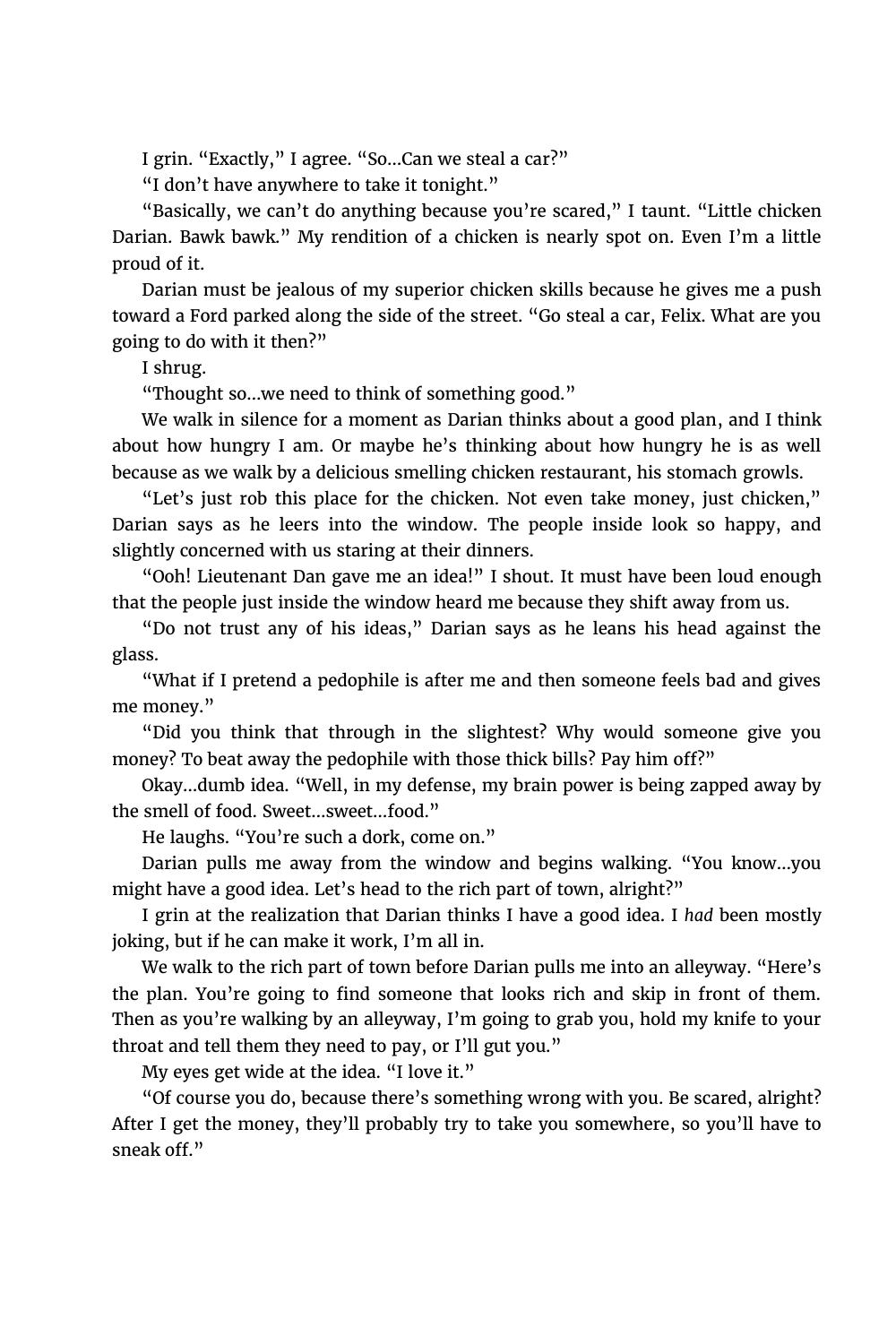"Yeah, got it!" I say as I turn and see a lady wearing high heels while chatting on her rich person's phone. "Her!" I shout and take off.

"Felix! Stop, dammit, Felix!"

It's too late, I'm already a quarter of the block away from him. I stop and pretend to tie my shoe as she slowly catches up. She snaps her phone shut and keeps walking as I walk in front of her, heading back the way I'd run from. I skip a little and try to draw attention to myself as I continue down the sidewalk. As I'm walking past the alleyway, I slow down so Darian can snatch me.

He grabs me around the waist and yanks me back as the woman yelps, startled.

"Give me your fucking money or I'm gonna kill the kid," he yells as he points his pocket knife at me. I scream and fight as the woman looks at us with wide eyes.

"Let him go! I'll call the police!" she says, sounding panicked. Cleary, my acting is superb because she honestly seems concerned for my life. I flail and cry like I'm terrified.

"Give me your money or I'll kill him," Darian shouts. He sounds muffled, and when I look back, I notice he has his shirt covering his face.

"Here!" she says as she yanks her purse open, pulls out some money and throws it at Darian. Darian pushes me at the lady who scoops me up like I'm a toddler and starts running. I'm so shocked that the plan worked that I let her tote me a block before I realize what's happening.

"I'm fine," I say as she pulls out her phone. She sets me down as she fumbles with her phone which probably means she's calling 911.

"It's going to be okay, honey, you'll be okay," she promises as her attention turns to the phone.

That's when I discreetly slip away. Just like a magician.

Heh, and Darian didn't think I was ready?

I take the back road and run all the way back to Darian who now has his shirt on. He looks up at me and holds the money out in front of him with a grin.

"Fifty dollars!" he shouts.

"Can we have *chicken?*" I shout as I run to him.

"Yes! We'll do five dollars. That's it…we'll share something."

Then I get a brilliant idea. "Let's do *another*."

"Don't you kind of feel bad about that one?" he asks in concern. "I mean…this is enough."

"They're rich," I say. "We're like Robin Hood."

"I…don't think so but…one more. Let's move since I'm sure she called the cops."

We relocate deeper into the suburbs until we find another good spot. Darian sends me out on my own, but this time, I have to wait a bit before a man pulls up in a very expensive looking car. He gets out and starts walking, so I walk ahead of him.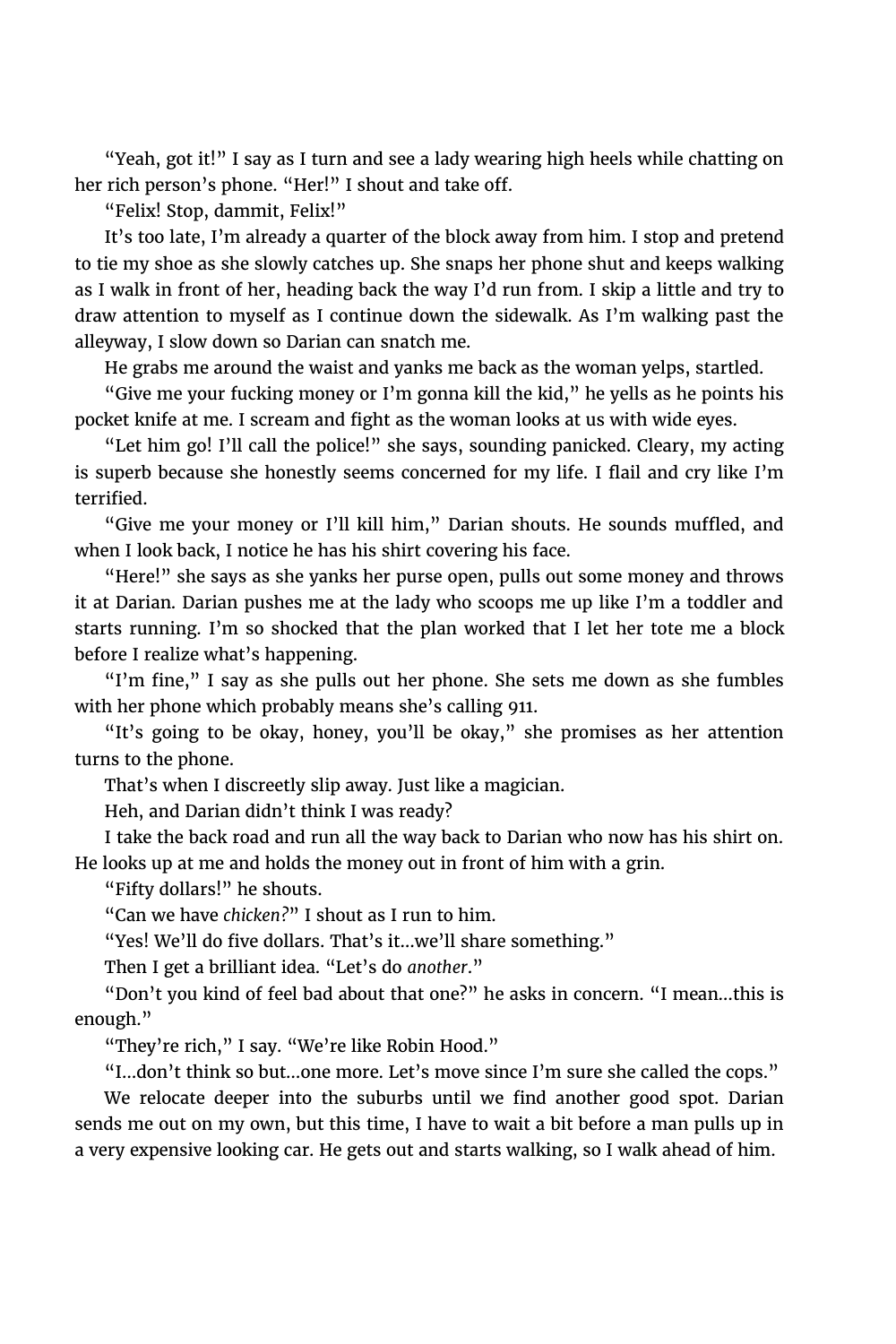Darian snatches me right off the sidewalk and this time I am a real actor. I scream and fight against his grip. I have tears flowing and everything.

"Give me your money, or I'll kill him," Darian says.

The man glances over at us, quickens his pace, and tries to pretend neither of us exist.

I almost forget to keep acting when I realize that this man doesn't care about my demise in the slightest.

"Give me your money or I'll kill him! I'll do it!" Darian shouts.

The man carries on, clearly not swayed by my acting skills.

Darian pulls me back into the alley. "What now?"

"Let me go," I say, and he does.

I race out of the alley, screaming as I run for the man. I grab onto him, clawing and grabbing for him.

"Get off me!" he growls as he kicks at me like I'm a feral dog trying to eat his face.

"Why won't you help me?" I sob as he presses a hand against my face.

He grabs a handful of my hair and peels me off of him. "Go find someone else," he says, before quickly slipping through a restaurant door, leaving me out on the street.

I walk back to Darian while whistling. As I step into the alleyway, I flash him the man's wallet. "I told you I've been practicing," I say with a grin.

"Oh my God. Holy shit," he says as he grabs it and flips it open.

"Just admit that I'm better than you."

"You're cockier than me."

"Better. Say, 'Felix, you are so much better than me…I strive to be as amazing as you are when I reach the same mental maturity that you're currently at.'"

"Free kid, anyone want a free kid?" Darian asks as he looks around, but the street is empty.

I punch him in the gut which shuts him up.

"I can't believe that guy didn't give a shit about you," Darian says.

"Let's steal his car."

"No, you already stole his wallet," Darian says as he peeks out to see if the coast is clear. "Whoa, whoa, whoa…is that his car?" He points to the shiny, blue sports car. "Yes."

He has a dreamy look on his face as a grin plays at his lips. "Let's steal his car."

"Yeah, now we're talking," I say with a grin as I rub my hands together. We sneak over to the car where Darian opens his bag. He pulls out a wedge which he forces between the door jamb until there's a gap between the door and the side of the car. Then he slips a coat hanger with yarn attached to the end, down inside.

"Are you keeping watch or are you staring at me like I'm a Baywatch babe?"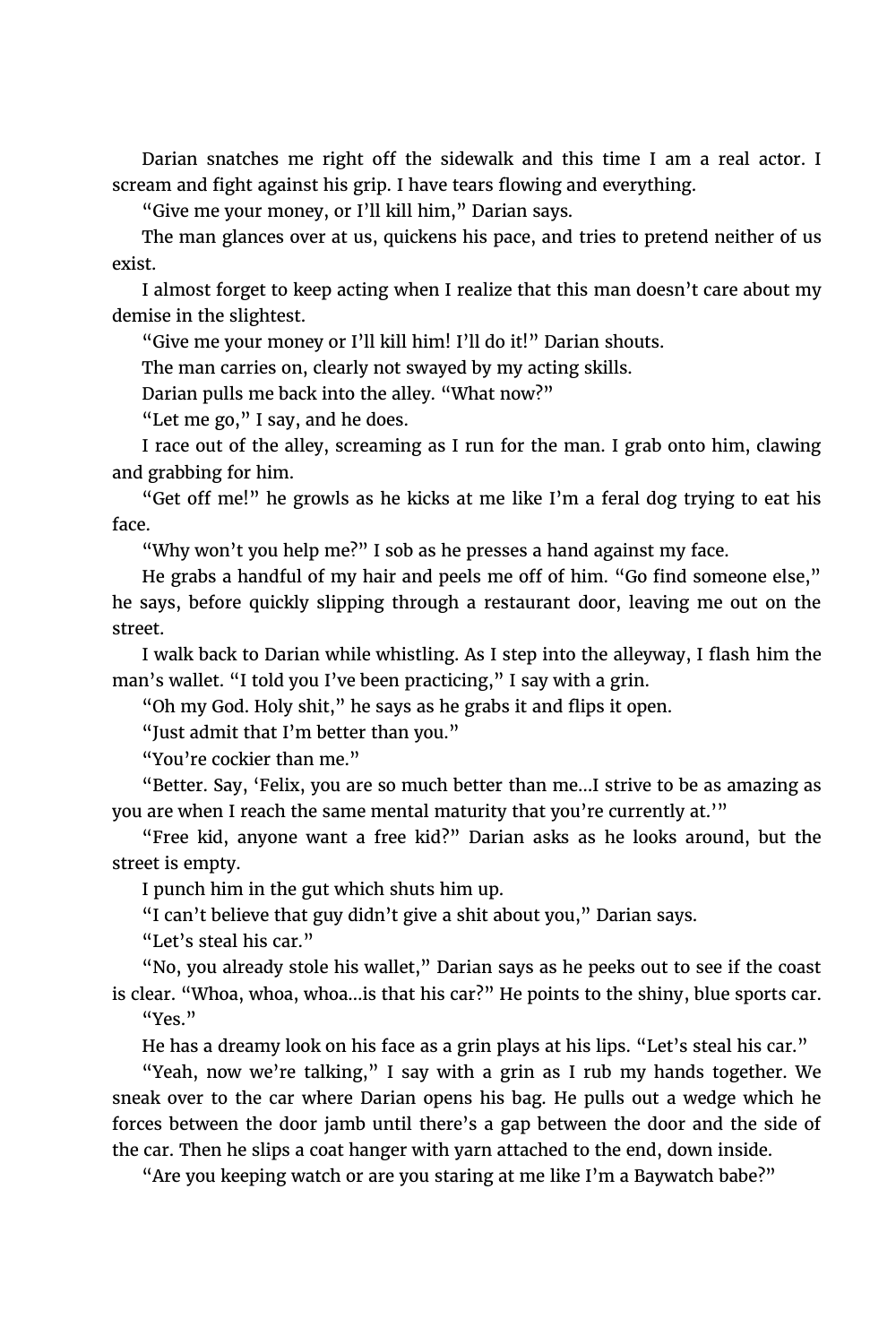"A what?" I ask as I watch him hook the lock with the yarn. He pulls the yarn tight and the lock pulls up. He takes the coat hanger and the wedges out before pulling the door open and hopping inside. I rush around to the passenger side, so I can get in, and watch him start to hotwire the car. It takes him a bit before he gets it and grins at me.

"Let's go get some mother fucking chicken."

"Ohh yeah," I say, excitedly.

He floors it and the car's tires squeal as he takes off. We fly down the road, feeling free. I roll down the window and shout into the wind whipping inside. I feel so alive as we careen down the road. We head out of the city where Darian gets the car up to seventy. The trees are flying past us as wind whips in so fast, I feel like it's drying my eyeballs out.

"Do you want to drive?" he asks.

"I can?" I ask with wide eyes and his grin broadens.

"Sure," he says as he pulls off onto the side of the road.

When he gets out, I clamber into the driver's seat, feeling like I'm on the top of the world.

"Can you even reach the pedal?" he asks as he buckles his seatbelt.

"Yes!" I say although I have to move my seat all the way up to reach it.

"Now, don't go fast, alright? Check your mirrors."

I check them and grin at him. "Check."

"Good, now foot on the break, you're not going to go over thirty, got it?"

"Got it!" I say as I put the car in drive and start to crawl along. I'm not even sure if I ever get over ten miles an hour, but it is the most amazing thing the world.

Darian turns the radio on and *Bohemian Rhapsody* comes on which we both scream along to. Darian starts headbanging at one point and we're both laughing as I chug along at ten miles an hour down some desolate country road.

When the song ends, Darian slumps back in his seat like he's exhausted. "Chicken?" he asks.

"Chicken," I agree.

When the car stops, we swap seats even though I never want to stop. He parks the car a few blocks from the chicken place. We take the cash out of the wallet before sticking the wallet into the glove box. Darian caresses the steering wheel one more time before locking the doors and getting out.

I get out as well, but I don't leave.

"What's wrong? I thought you wanted chicken. Do you want something else?" he asks as he looks back at me.

"What if we got back in the car and drove and drove…and never came back?" I ask desperately.

Darian's jaw tightens as his body stiffens. "We can't. Now come on."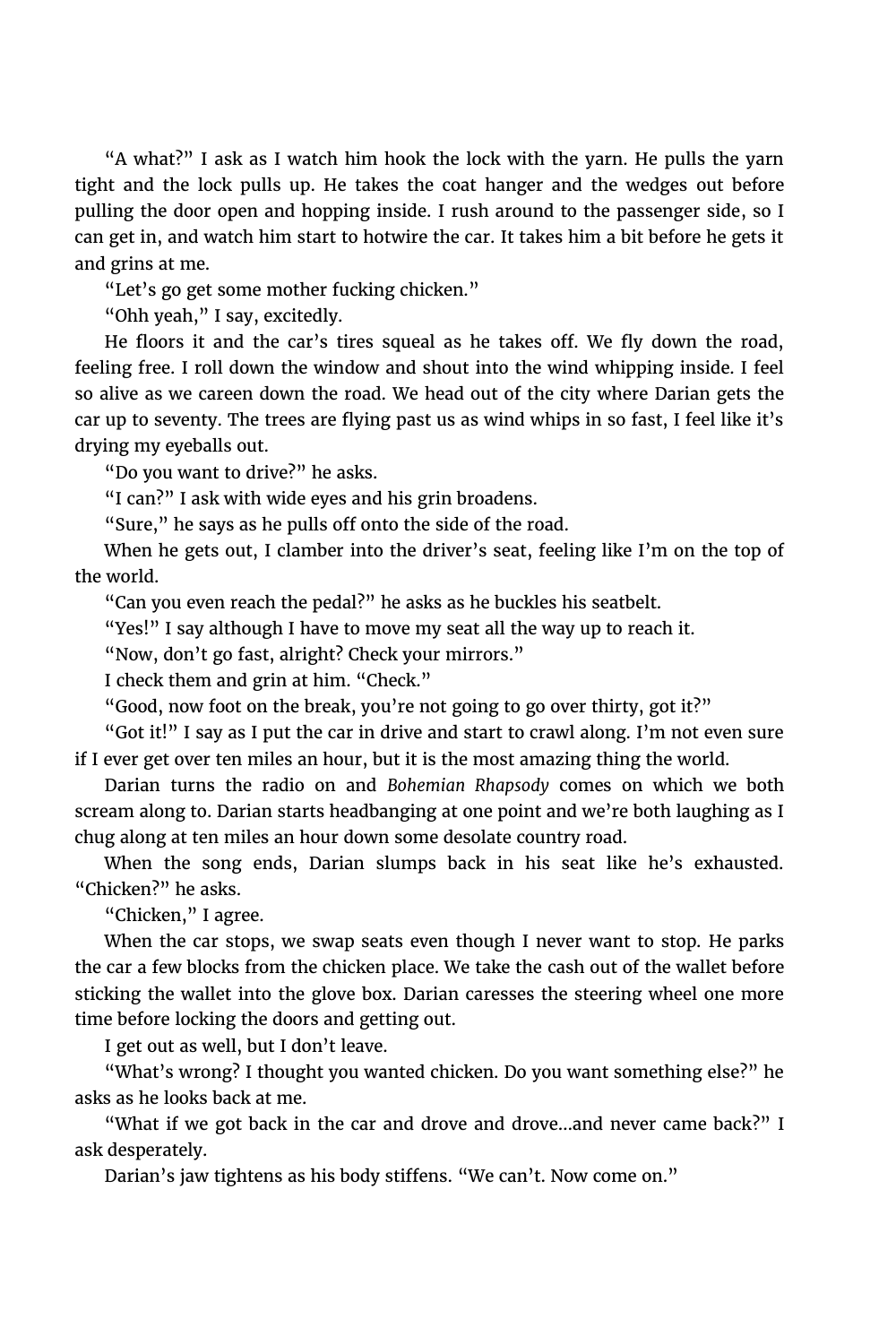"Darian, please. I hate him. I hate him so much, and I hate Mom. Please?"

Darian sighs as he walks up to me. Even at sixteen he towers over me, so he kneels down. "Someday, you will turn away from this place and never have to look back. Someday, you'll get away from this life, but we can't right now. I have no money."

"We have money!"

"Felix, I can't rent an apartment, where would we live?"

"I don't care!" I say desperately, unable to see why he doesn't understand. "Just anywhere!"

"We can't. Right now, it may feel awful, but you have a roof over your head. You have school, and you have food. Right now is not the time, alright? Not right now."

"Someday?"

"Someday, I promise, you'll get away from the sickness. You'll get away from all of it. This is such a short time of your life. Soon, you'll be able to live the life you want, alright?"

I nod and let go of the car door. With a deep breath, I start after Darian.

We walk through the door, the smell making my stomach clench in hunger.

I rush over to the line and stare up at the menu, scanning prices, not items. "How much can I spend? Two dollars? Can I have three?"

He stares at the menu for a moment, and I watch him. He always seems so grown up. More grown up than most people in my life. Maybe it's because he's so tall, or maybe it's because he does everything my mom should be doing.

Then he looks down at me and his thin lips twist into a smile. "You can order anything you want."

I stare at him in disbelief. "I can get a pop?"

"Sure"

"Next," the cashier says, but I have no idea what I'm getting. There are too many options and not enough time as Darin orders a number three, and if it's what Darian wants, it's definitely what I want as well.

When we have our food, we get a seat near the window where we can eat. The food is so delicious, neither of us talk. He smiles which makes me grin and nod at him as I wipe my greasy fingers on my napkin. There isn't a scrap left on the plates when we're done.

"I kind of feel ill," I admit.

"Me too," Darian says with a grin. "But it was worth it."

"Oh, definitely worth it," I say. "Can we come back again?"

"Sometime, sure."

"Good," I say as I rush over to fill my cup back up with pop. By the time I return, he's cleaned the table off and is waiting for me.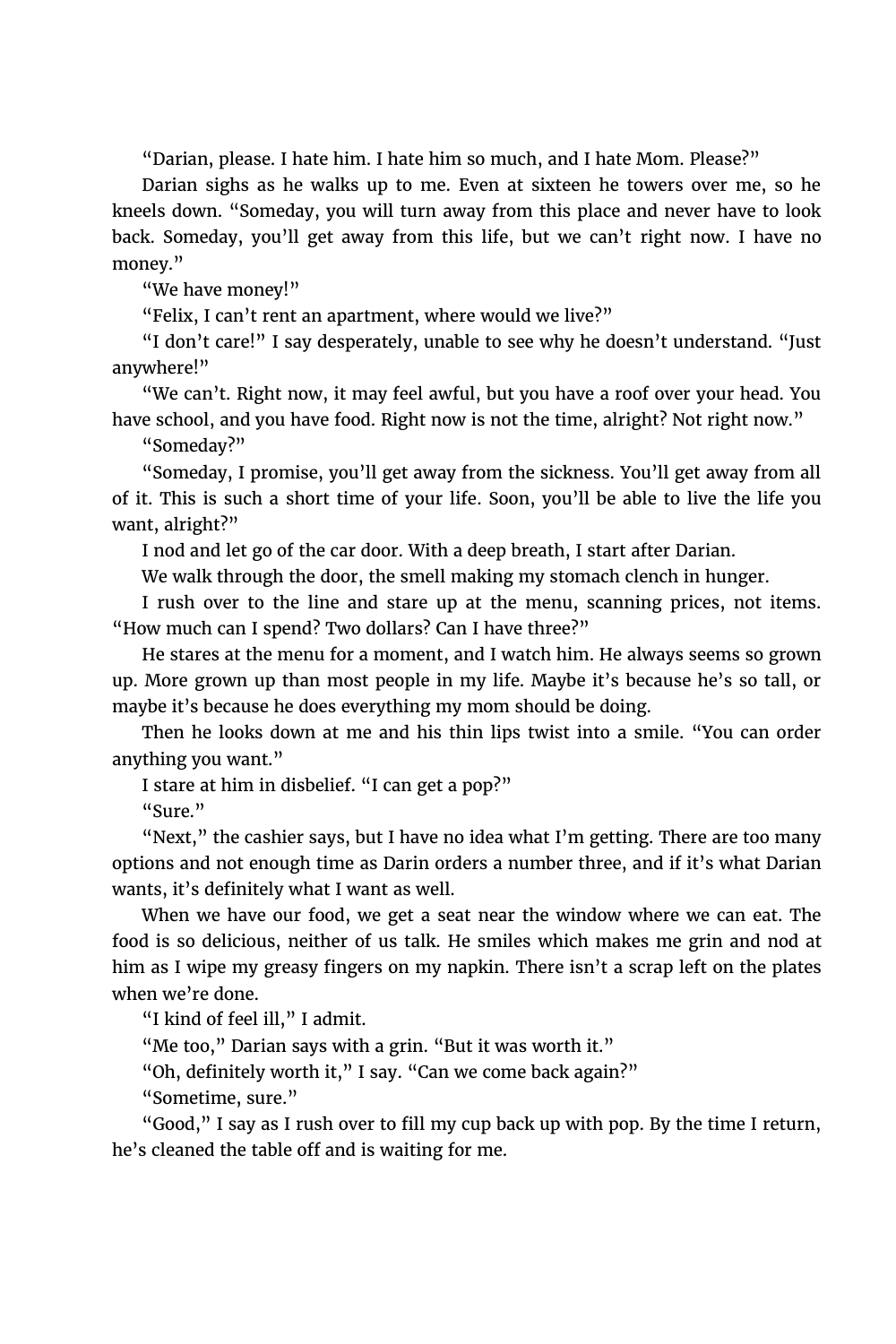Together we head outside, sipping our drinks, money bulging out of Darian's pocket. The night is dark at this point, and as we walk, I notice flashing lights in the area we'd left the rich man's car.

"What's in your pockets?" Darian asks as he stares at my pants in concern.

I reach in and pull out a handful of salt packets. "Salt."

"You have two pockets of salt?" he asks.

"Yeah, I like salt."

"You're going to turn into a little thief."

"It's free," I say as I take one out and chuck it at Darian's head.

It bounces off, which makes me laugh.

"You brat," he says as he reaches for me.

I take off running as he chases after me.

When we reach home, we sneak in and Darian heads off to hide the money. Ben won't bother it, but if Mom found it, it'd be gone. As soon as Darian's done, he stands by the door.

"I'm going to go talk to Mom," he says as he rubs at a bruise on his wrist. I know it's from Ben, but isn't everything wrong in our life dealing with Ben?

No, not everything.

"Please don't," I say.

He bites his lip, unable to meet my eyes.

"Darian, please," I beg as I grab onto his shirt.

"I'm sorry," he says as he pulls away from me and slips through the door.

Fuck him. Maybe I'll just run away myself. I don't need him. I don't need anyone.

I crawl through the window and run to the neighbor's house. The witch isn't awake to notice me as I walk over to the dog house. The Pit Bull wags his tail as I crawl inside the dog house with him. It smells, but I don't care as I curl up. He lays down on top of me, and I hug him to me.

It's hours before I go home. Hours before I tell myself that Darian is right, there's nowhere for me to run to. I climb in through the window and find the lights on in the room. Darian is asleep on the mattress on the floor. He's still wearing his jeans, but his shirt is on the floor. His arm is outstretched, and I see the needle mark.

I love Darian. I love Darian more than anything, but some days, I want to tell him that he becomes more like Mom every day. She's a sickness and he's caught it.

When will I?

I sit down next to him. "Darian?"

He's asleep, so I pick up a marker I'd been using for my art assignment and start to draw on his chest. I make sure to draw a huge penis on his chest and write 'I'm a pussy' on his stomach. He never even twitches as I draw all over his stomach and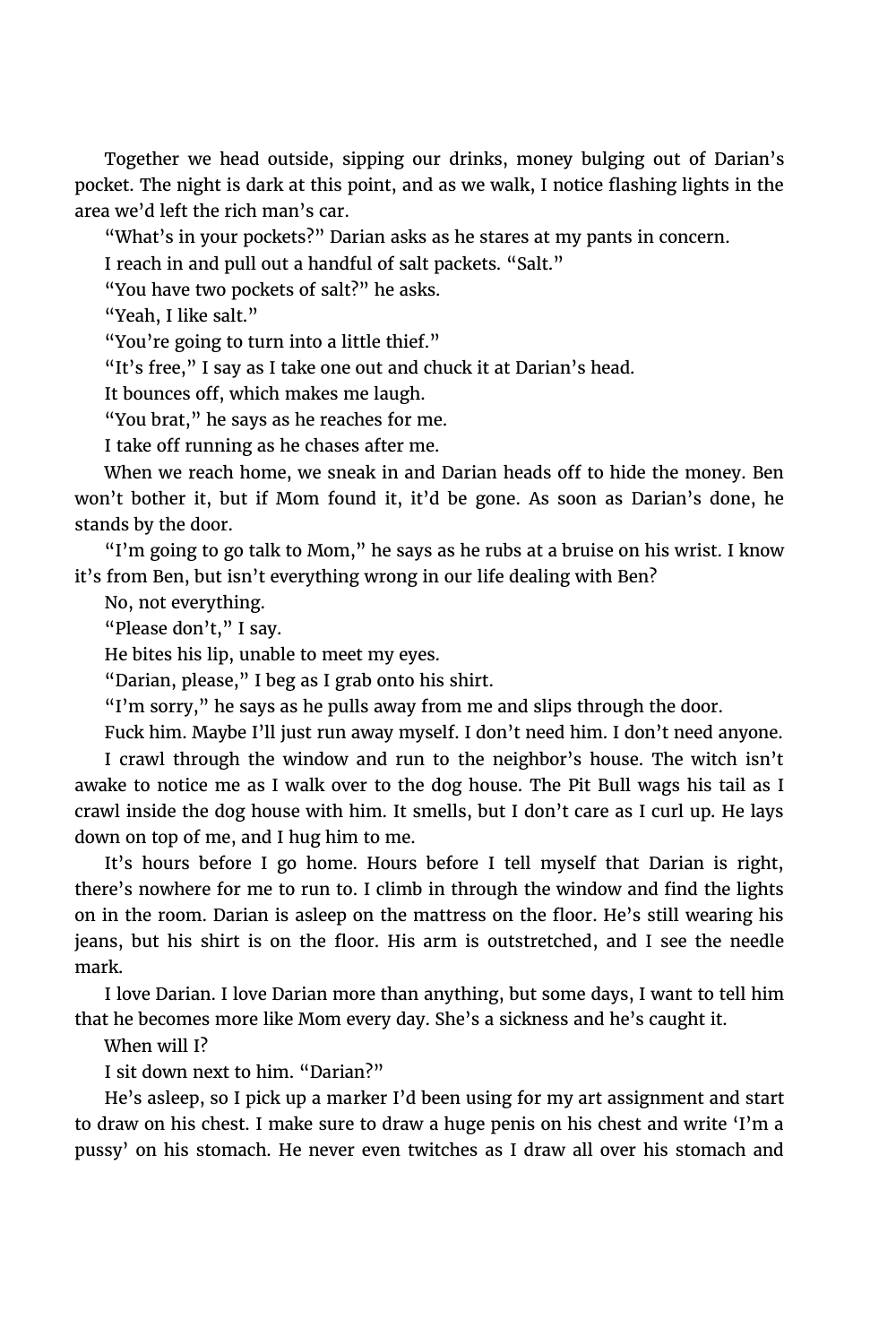chest. When I'm almost finished, he wakes enough to wave at me and roll onto his back.

In the middle of his back where he probably won't ever notice, I write, 'Please don't leave me.'

"What are you doing?"

I look over at Lane sitting in the passenger seat of the car. I don't answer him for a moment as I try to think of a good lie.

"Felix? You are in here, right? You didn't sneak out like that one time and are currently outside of the car, laughing at me?"

I hold my finger right next to his cheek. "Lane!" I shout, and he turns his head which allows my finger to ram him right in the cheek. Copper, hearing the burst of excitement, tries climbing into the front seat.

"What are you doing?" he asks as he bats at the air. He accidentally smacks Copper who looks quite offended as he sits back down in the backseat.

"Jerking off. You?" I ask.

"I know that's not true, you can't keep your mouth shut long enough to do anything," he says.

"You like it when my mouth is open," I say as I pinch his gut.

"I feel like I'm always hyperaware, just waiting for you to pinch me and poke me."

"I'm just preparing you for the day when you're bending over in the shower and I poke you real good," I say with a grin.

He shakes his head. "I'm not worried because I'm not sure you can even reach. This one time I was at a fair and there was this little miniature stallion trying to breed this horse and everyone was just laughing and wasn't trying to stop him because they knew he couldn't reach. That would be you."

"I hate you," I say.

"Huh…I'm not worried. See the carefree look on my face? Not worried at all."

"You should be because one of these days, I'm going to get you back."

"You mean you can do something worse to me than you already have?"

"Oh, I can do something a *whole* lot worse to you…I just have to think of it," I say as I lean back in the seat. It's starting to get stuffy with the car off. "The windows are starting to fog; your parents are going to think we're doing the dirty when they arrive."

"Maybe we should be," he says with a grin.

"Alright, bend over and spread those buns of steel," I say.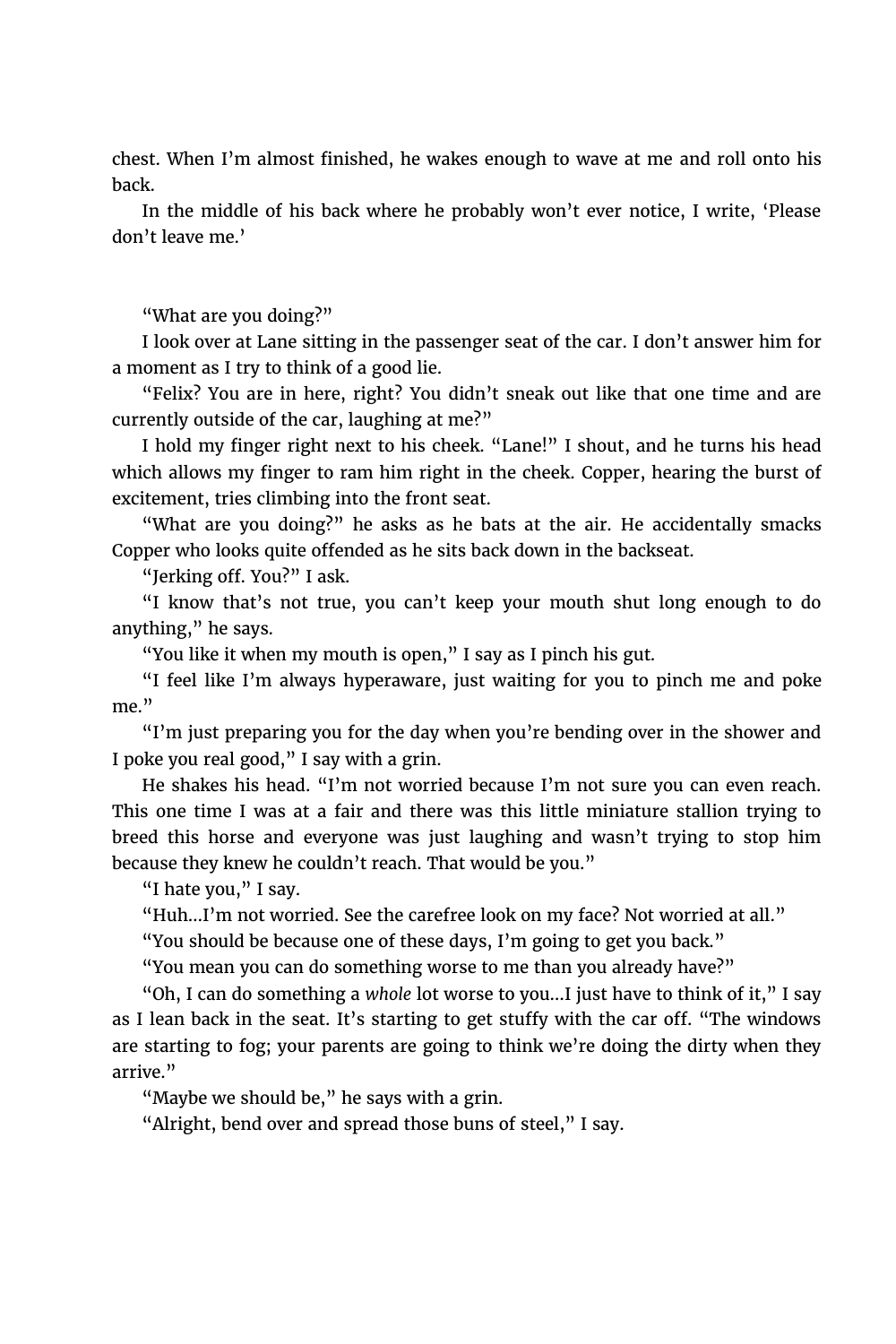There's a rapping on the window which makes Lane jump. Jenny presses her face against it, so it looks like she has a pig nose, which makes me laugh. Lane, not realizing it, pushes the door open, slamming it into Jenny.

"Oh my God, murder me why don't you!" she says as she holds her nose. She's blinking rapidly as her eyes tear up.

"Why were you so close?" Lane asks as he holds a hand out to her. She doesn't take it, probably because she can't see it through the tears of pain.

"I was just saying, 'hi!'" she lies.

"Are you okay?" he asks.

"I suppose," she says dramatically.

"Well, your snottiness is still intact, so you must be fine," he says.

I get out of the car and come around to join them as he gives her a hug. While I'm pulling Copper out of the car, Janet and Tom walk up. Copper leans against my leg and looks up at me like I'm the greatest thing in the entire world.

"I'm ravenous," Janet says as I rush up to hug her before either of her children can. I even push Jenny out of the way to get there first. I feel like if Janet never has contact with her real children, she'll forget about them.

"How are you today, Felix?" she asks as she wraps me in a hug.

"Good, how are you?" I ask as I hug her back.

"Better now that I've seen you guys," she says. "Where's Robbie and Hailey?"

"He found a new woman," Jenny jokes.

"Smart man," Lane says.

"Yeah, but he took the kid, so he must not be too smart," I say, which makes Lane laugh and Jenny glare at me.

"My little pumpkin is perfect."

"Hey, Tom!" I say. "I've missed you. I feel like I don't get to see you enough if I'm not robbing banks or anything."

"Don't rob a bank," he says.

"Lane's always complaining that he doesn't get to see you," I say. "Ha, get it?" Everyone stares at me like I'm the worst kind of human as Lane laughs. "I'm so glad I can't see you, Felix, because there has been a few times I wanted to strangle you, but I just couldn't find you."

I take Lane's hand and squeeze it. "Just call my name, baby, I'll always come."

"Sounds like a trap," Lane says.

"Definitely a trap," Jenny says.

We head up to the restaurant together, Lane and I trailing behind them. Before we reach the door, Lane pulls me back.

"I know what you're trying to do," he whispers.

I look over at him. "I have no idea what you're talking about."

"She'll never love you as much as me. There's just not enough of you to love."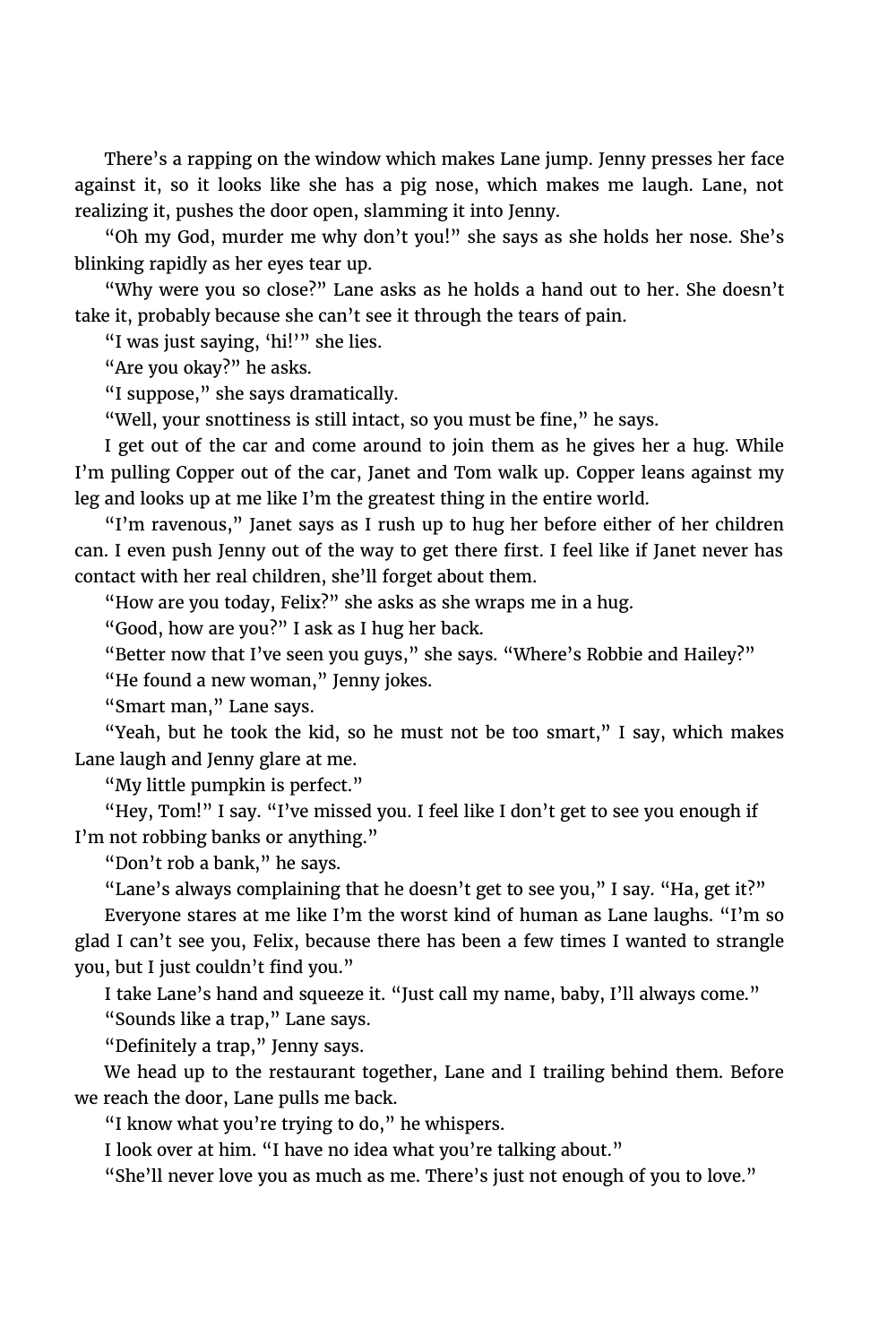"That's it, I'm moving to Asia where I will be height appropriate," I say. "It's not my fault your family is made of giants."

"Normal people."

I shake my head as Tom holds the door open for us. The aroma of chicken floats through the air, attacking my senses. This place is definitely nicer than the one Darian and I had gone to all of those years ago. But I don't think chicken has ever tasted as good as it had that day.

We get in line to order as Lane squeezes my shoulder. "You never answered my question."

"About spreading your butt cheeks?"

Tom looks back at me, which makes me grin.

"What were you thinking about in the car?" Lane asks

"Oh…Uh…the last time Darian and I went to get chicken when we were kids. It was one of the best days of my childhood getting to spend time with him. We'd stolen a bunch of money from some rich guy. It was a really neat trick, I would pretend he was abducting me and he'd hold a knife against my throat and make people pay him to let me go."

"As one does with their sibling," Lane says like he does it every weekend with Jenny.

I laugh. "Hey, we were starving."

"Have you talked to him?"

"I've thought about it. I know people…think I'm crazy for going back to him. For caring about him, but they don't understand how it was growing up like that. What you had to do to survive. How it screws you up."

"I don't think you're crazy."

"Let's talk about something else. Like what you want to eat. There are some honey-mustard coated chicken," I say.

"Don't you dare."

"I'll get you that. Extra mustard."

We order and sit at a table in the back of the restaurant. We talk as we eat, falling into the 'normal' family routine. Jenny talks about work and Tom stares. Janet makes Lane talk about the classes he's taking, and I tell her that I've been playing with the idea of taking classes at the local college. I'm not sure if I say it because I'm actually interested, or because I like the way it makes her smile. And when she smiles, it makes me feel like I can do anything.

When we finish eating, we head out to the car where we hug and tell everyone we love them, and we'll miss them like we aren't planning to eat together in two days.

I slide into the driver's seat.

"I like that place. We'll have to eat there more often."

"Yeah, it was pretty good chicken," I say as I start the car.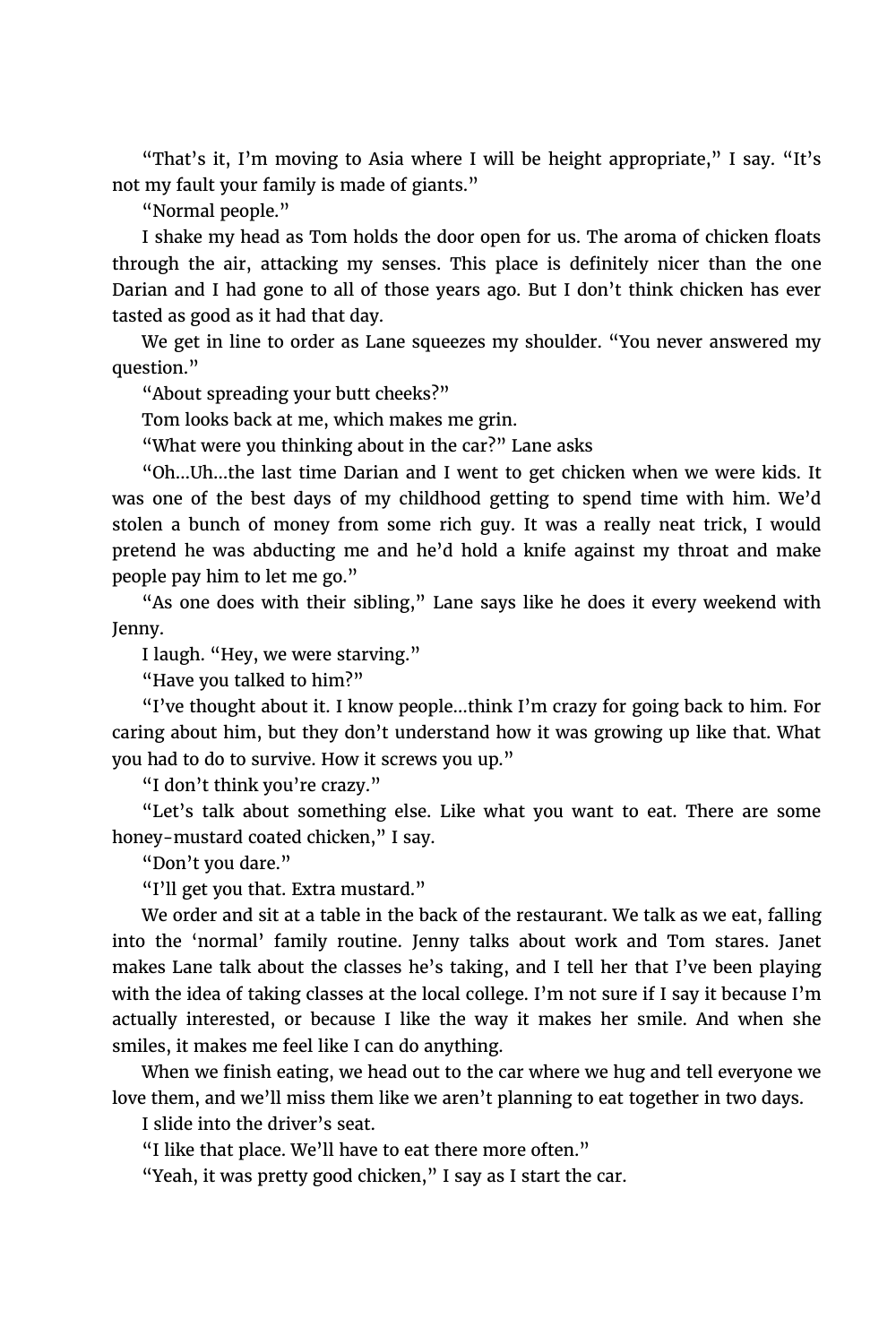"Not as good as anything you'd make, but pretty good."

I smile at him. "Thanks, love. You melt my heart."

"I hope it doesn't melt too much or there won't be much left," he says.

I grin as I lean over and kiss his cheek. "I love it when you talk dirty to me."

Suddenly, the driver's door opens, and I feel someone grab me.

"Where's the watch?" he growls.

I look up as I see someone outside of Lane's door, reaching for the handle. "We need a new hobby," I tell Lane as the person drags me out of the car.

Author's note:

Don't feel like you need to read this, unless you feel like hearing what I have to say. Trust me, I'm not sure if I ever have anything interesting to say.

I decided to write this scene with Darian because, while reading some reviews (I know, I know, one shouldn't read reviews), I noticed quite a few people talking about how much they hated Darian, or how foolish Felix was for going back to him time and time again. But I never felt hate for Darian, and I don't think Felix should either. Felix knows that Darian has had a rough life. He wasn't as strong as Felix and fell into a world of drugs. I know that Darian truly cares for Felix, but he just doesn't always show it the right way. Felix hides his insecurities in what he says (and his jokes), Darian hides them in drugs and bad decisions. Hopefully, this made you like Darian just a little more because I don't think I'm done with him yet. Family bonds can be very strong, even when spread paper thin. I know I would go to the end of the world to help my own sister and forgive her every step of the way, even if she was someone like Darian.

On another note, all descriptions of breaking into the car are from personal experience and taught to me by my grandfather. Not because I steal cars, but because I was going for the world record of locking my keys in my car at least once a week for about a month straight. Over the course of that year, I bet I locked my keys in my car at least seven or so times (probably more but it's kind of embarrassing to admit). I have even locked them in the running vehicle because the lock button was way too easy to hit. My grandfather (who was a tow-truck driver for many years) taught me the art of breaking into my own car to retrieve the keys. Every time I would call him, the first thing he'd say would be, 'Did you lock your keys in your car?'

It's been years since I've done it, so let's hope I've grown out of that trait! I check to make sure I have my keys at least three times every time I exit my vehicle! Oh, and Felix starting the car in the first book with a screwdriver? That was from my grandpa as well. While we never tried that one out, he told me that he never